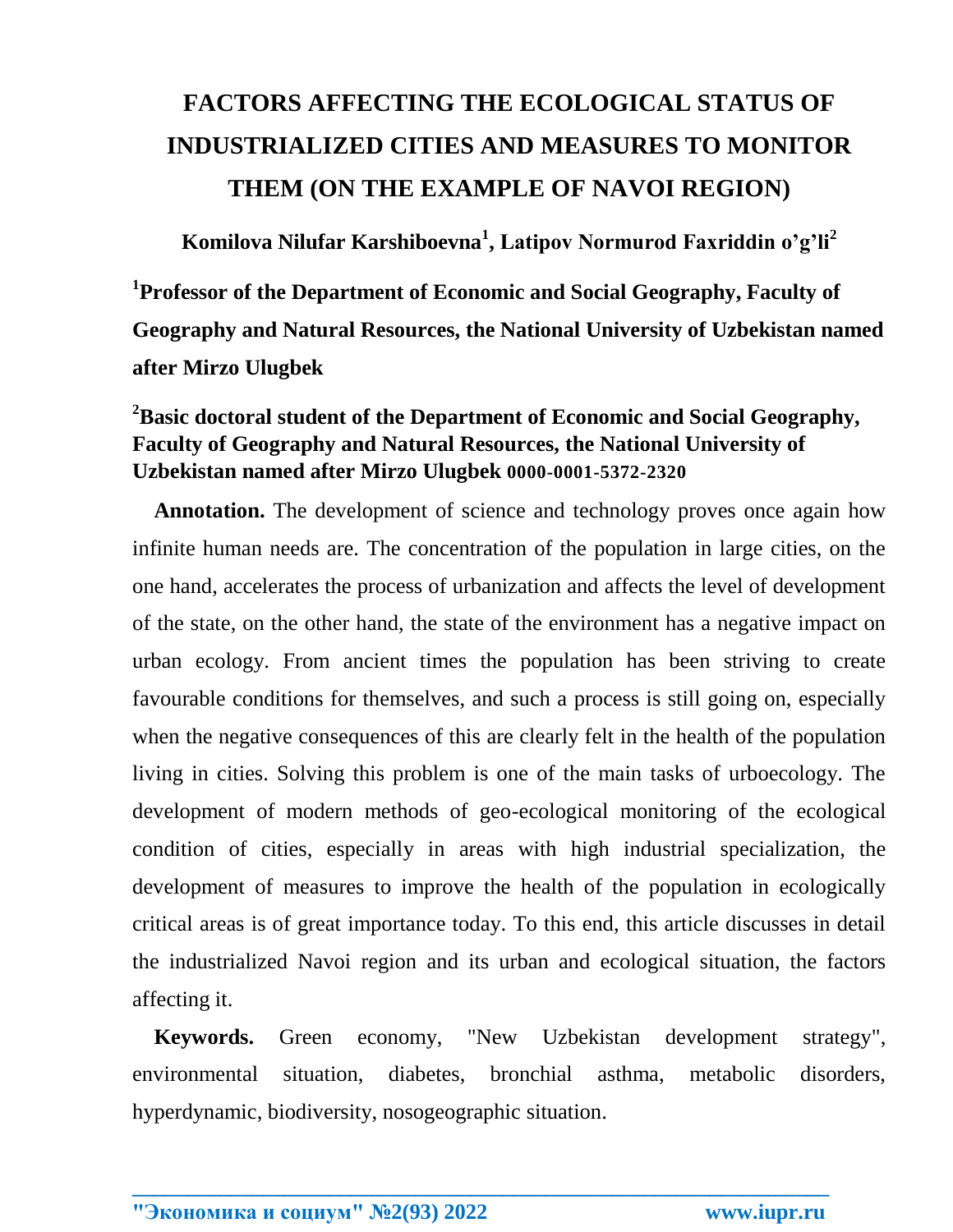It is known that the XXI century is more global in nature and requires the integration of knowledge and industries. This is especially evident in the regulation of the relationship between man and nature. As the needs of humankind continue to grow, environmental problems of various scales are emerging, and such environmental problems require the rational use of available resources by the entire community. Cities on the planet appeared 5,000 years ago on the banks of the Indus, Tigris, Euphrates, and Nile rivers, and their people were mainly engaged in animal husbandry (Komilova N. K., 2021). Over time, man's influence on nature has increased. As a result, environmental problems of various scales are emerging.

 Preserving the purity of the environment is one of the most important issues paid by the leadership of our country today. In this regard, the President of Uzbekistan Sh.M.Mirziyoev said: "Take measures to increase the energy efficiency of the economy by 20% and reduce emissions by 20% by 2026 through the active introduction of" green economy "technologies in all sectors."<sup>1</sup> It is no coincidence that the Decree on the Development Strategy of Uzbekistan specifically mentions this.<sup>2</sup>

It should be noted that there are more than 80 branches of ecology, and the fact that urban ecology has its own practical character, the whole of humanity is witnessing the need to pay attention to the study of this area. Today, large cities are recognized as the centres of major environmental crises. Deterioration of the urban environment leads to many problems such as uncontrolled production and waste, biodiversity in the city, atmospheric air pollution, drinking water and, sadly, the health of the urban population (Komilova N. K., 2021).

 In order to prevent these problems, to ensure the sustainable development of cities in the future, the necessary measures are being developed through environmental,

**\_\_\_\_\_\_\_\_\_\_\_\_\_\_\_\_\_\_\_\_\_\_\_\_\_\_\_\_\_\_\_\_\_\_\_\_\_\_\_\_\_\_\_\_\_\_\_\_\_\_\_\_\_\_\_\_\_\_\_\_\_\_\_\_**

 $\overline{a}$ 

<sup>1</sup> Ўзбекистон Республикаси Президентининг 2022 йил 28 январдаги ПФ–60-сон Фармони. https://lex.uz/pdfs/5841063

<sup>&</sup>lt;sup>2</sup> Ўзбекистон Республикаси Президентининг 2022 йил 28 январдаги ПФ–60-сон Фармони. https://lex.uz/pdfs/5841063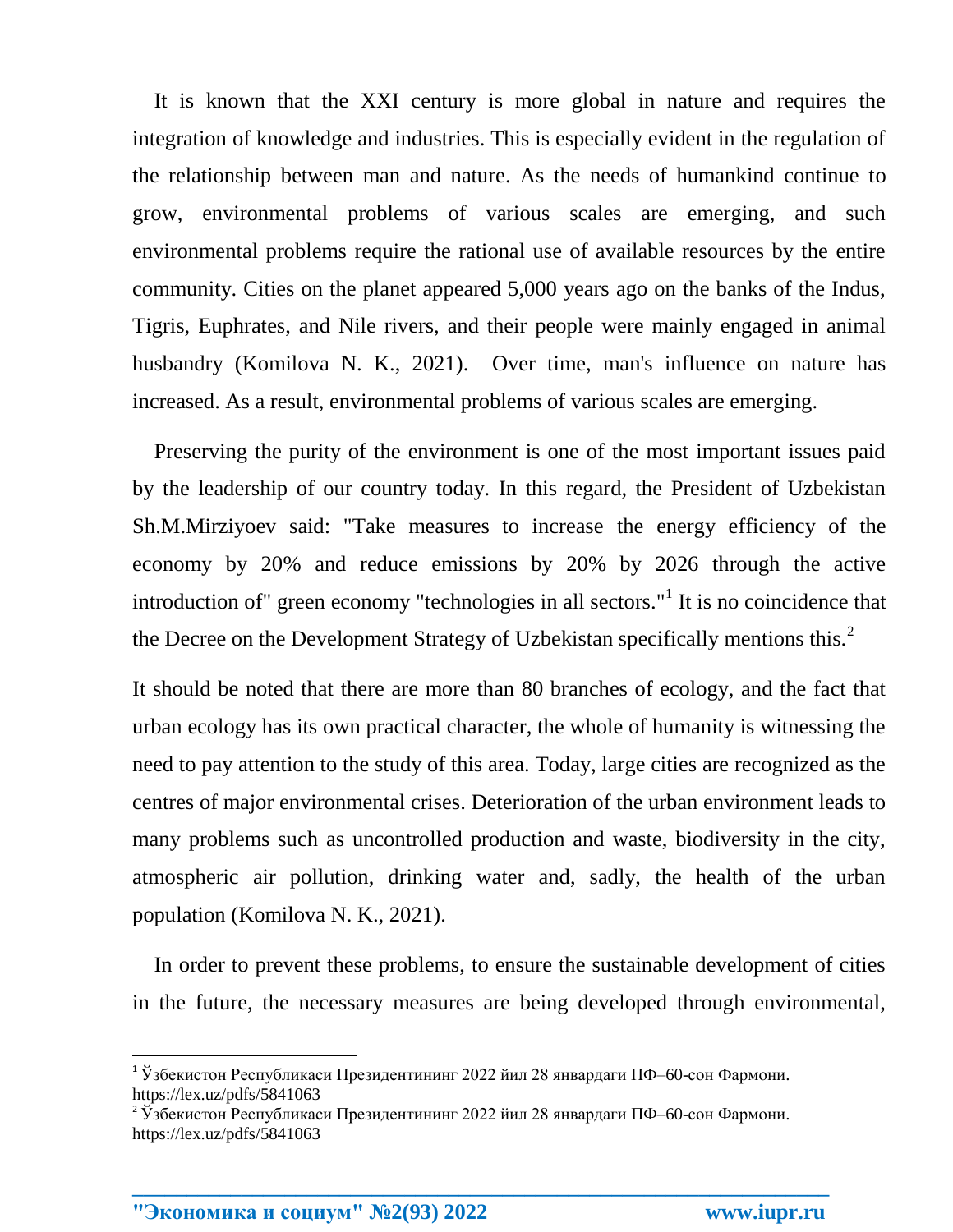medical-environmental, social and economic monitoring. Of course, modern achievements also play a role in conducting such monitoring. Modern research shows that the intended result can be achieved by starting with small areas to study a particular problem and find a solution to that problem. In this context, through a comprehensive study of cities and some of their parts, we can assess the urban infrastructure, its natural, ecological, social and economic condition (Komilova N. K., 2020).

 It is known that according to the conclusions of the World Health Organization, the factors affecting the health of the population can be classified into four groups according to the degree of impact:



**Figure 1.** Based on data from the World Health Organization.

 In large urban areas, as a result of factors such as noise, hyperdynamic and strong air pollution, urban residents suffer from hypertension, ischemic heart disease, diabetes, bronchial asthma, metabolic disorders (Komilova N. K., 2020). Medical and ecological monitoring of urban areas in accordance with scientific and technical achievements, especially the analysis of data using geoinformation systems in developed countries began in the 80-the 90s of the last century. The difference of this approach from conventional analyzes is characterized by high accuracy and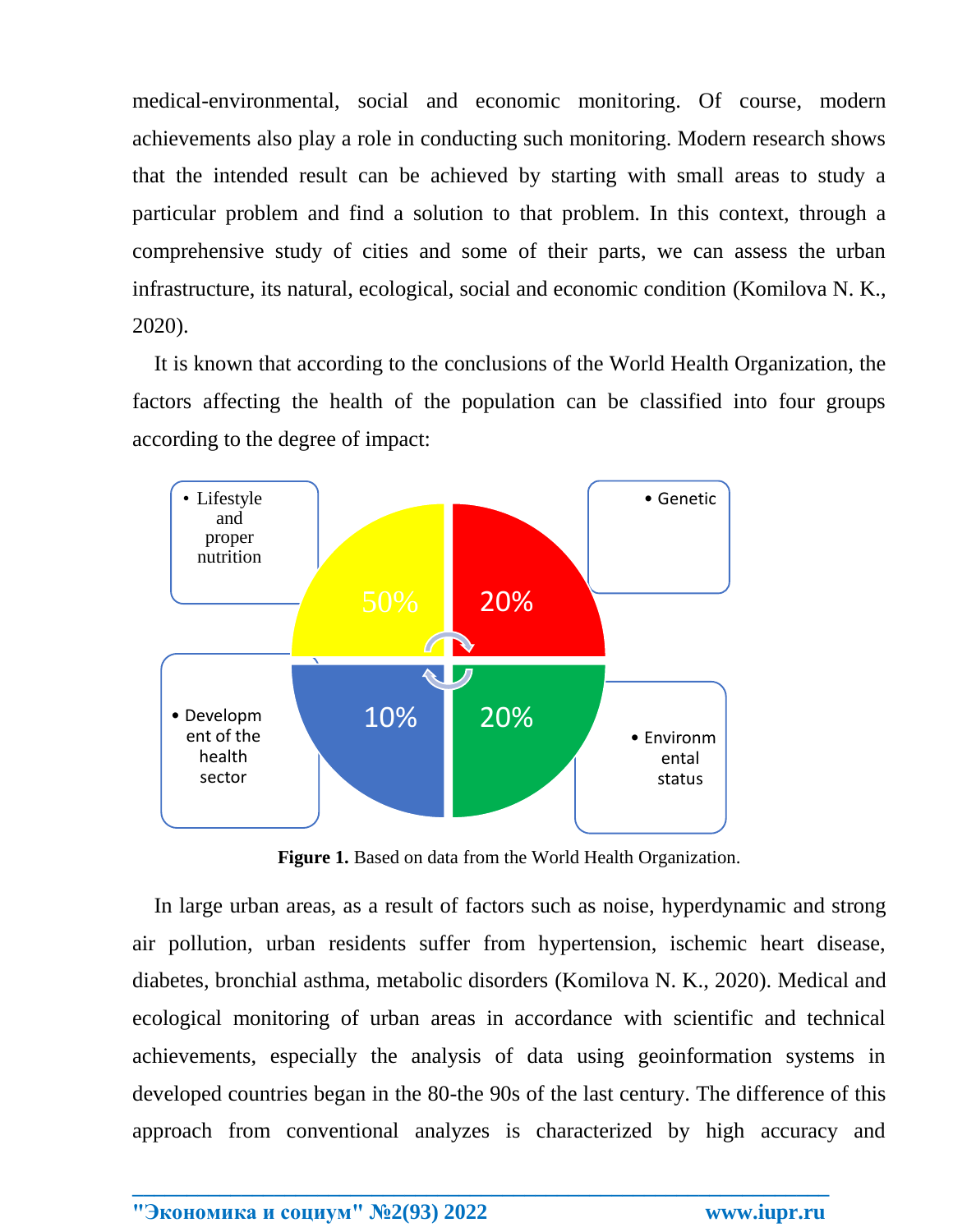efficiency. In industrialized countries such as the United States, Germany, Sweden, and Japan, views on automated data began to emerge in the 1960s. In the Scandinavian countries, for example, a personal account has been opened to verify the health of each individual (Келлера, 1993).

This creates the basis for the self-formation of the health statistics of the population. Innovative solutions for environmental protection are being implemented in the cities of developed countries, for example, the analysis of average daily, monthly and annual data by automated measurement of atmospheric air pollution through automated systems, elements of urban climate change, the ecological situation in which areas of the city. systems that allow you to be aware of what changes are taking place in the health of the people living in the area have proven to be much more effective.

 If we conclude from innovative approaches to the urban-ecological situation in developed countries, the first issue to improve the ecological status of the industrial city of Navoi region is, first of all, grouping the factors affecting the ecological status of the regions as the main classifier. These factors can be classified as follows:

- 1. Atmospheric air condition
- 2. The composition of drinking water
- 3. Soil layer quality
- 4. Noise level
- 5. Conservation of biodiversity

 Despite the fact that the Navoi region is the smallest administrative unit of the republic, it occupies a leading position in terms of industrial production (Kalonov B.H., 2021). Studies show that atmospheric air pollution is the most important factor in determining the state of the living environment. Atmospheric pollution causes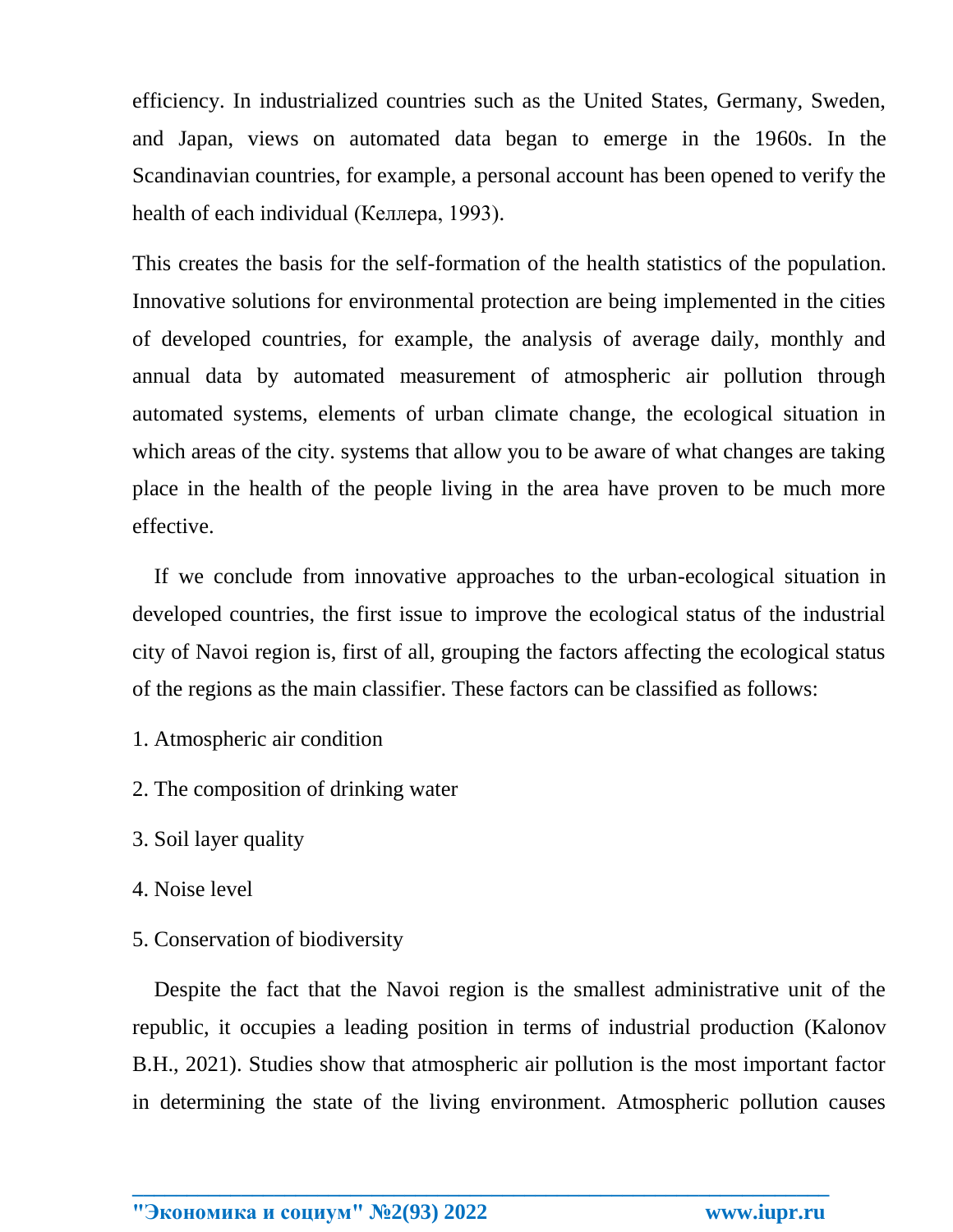external respiration, impaired cardiovascular function. The number of patients with respiratory problems in the province increased from 246 in 2015 to 277 in 2018, and the number of patients with the vascular disease increased from 17,400 to 18,300, respectively, indicating a serious concern about atmospheric air problems in the province. Non-ferrous metallurgy, chemical and construction industries are particularly developed in the region, which is reflected in the health of the population in the cities and suburbs of the region. For example, in cities with a developed metallurgical industry, children's physical and neuropsychological development is slower than in other regions (Нарзулаев С.Б., 1995).

 In addition to atmospheric pollution, factors such as the quality of drinking water and the condition of the soil cover also affect the ecological condition of cities. The quality of drinking water is especially important because it is widely believed that the substances in water that adversely affect human health can cause gastrointestinal and urological diseases. The total number of people with digestive problems in the province reached 74,700 in 2019, and by 2020, the figure had risen to 87,600. If the process continues with this trend, the region is likely to become a major contender for the status of a nosogeographic hotbed of the republic.

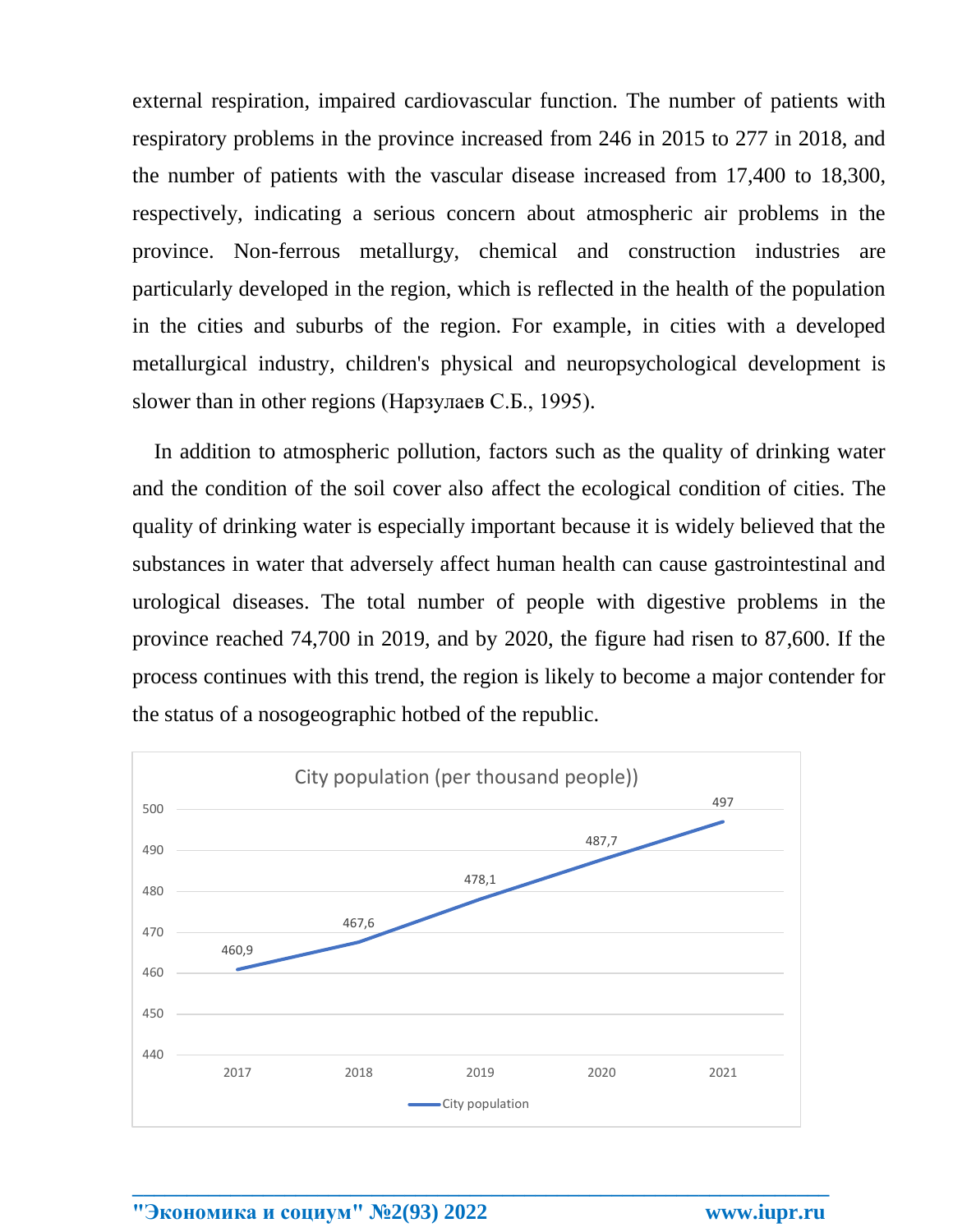**Figure 2.** The share of urban population in Navoi region.

 The state of soil pollution is also an important factor in the ecological situation of the city because the products of widespread consumption are grown precisely through the soil. Deterioration of the geochemical condition of the soil is associated with liver, kidney and nerve diseases. In the industrialized region, this is also a matter of concern, as dust in the city moves not only in the city but also around the city, causing significant damage to the surface layer of the soil in the Karmana and Navbahor areas adjacent to the city. Given that the above-named administrative units are the number one regions supplying the city with agricultural products, chemically contaminated agricultural products return again for urban consumption as a circulating chain, which serves as a basis for functional changes in the urban population (Kalonov B.H., 2021).

 Although noise is an invisible factor at first glance, the fact that industrial enterprises are located close to residential areas and the movement of the transport network, in our opinion, is sufficient to analyze this factor separately. Analyzes show that high noise levels in large cities affect the nervous system of people and are the main reason for the decline in the ability of employees to work, to be in a tired mood throughout the day.

 Biodiversity needs to be addressed globally, not just in cities but around the world. Representatives of the green world are an incomparable force that affects the quality of atmospheric air. They are referred to as "oxygen factories" because they convert carbon dioxide into oxygen. Studies show that one spruce produces enough oxygen for 10 people a year. This shows that biodiversity in cities, especially tree care, is important. In another study, the facade of a multi-storey house was renovated in a modern look, while the second building has a simple facade but is surrounded by trees. The results of the observations showed that the atmospheric air around the multi-storey house built on a simple facade was twice as clean as that of a building built on a modern facade (Figure 3).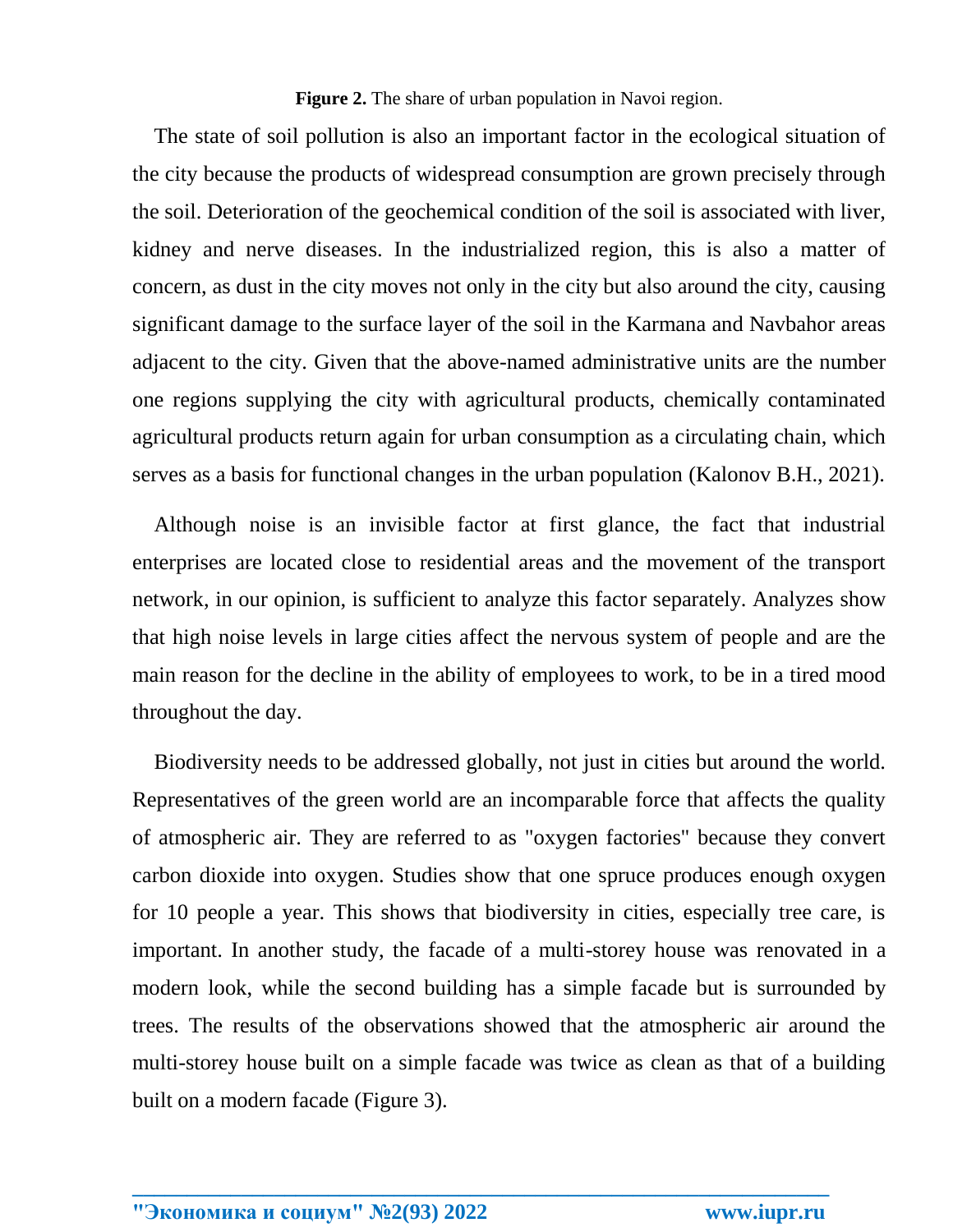

**Figure 3.** Based on analysis by Marc Ottelé, Delft University of Technology

 The 79th goal of the Decree of President Sh.M.Mirziyoev on the Development Strategy of the Republic of Uzbekistan for 2022-2026 dated January 28, 2022, is "Elimination of existing environmental problems that harm the health of the population and the gene pool", which states:

1. Sampling and analysis of 685 sources of pollution of economic entities (301 atmospheric air objects, 150 soil polluting objects and 234 sewage objects) within the framework of environmental monitoring.

2. Inclusion of monitoring results in the electronic database of state monitoring of the environment.

3. Entering data from the electronic database of state monitoring of the environment into the Single Geoinformation Database.

 Objective 80: Ecology and environmental protection, In terms of improving the environmental situation in cities and districts, the implementation of the national project "Green Space", the following is planned:

 Organize planting of 125 million bushes in spring 2022 and 75 million bushes in autumn. Introduction of a system of storage and care of planted seedlings. Attach the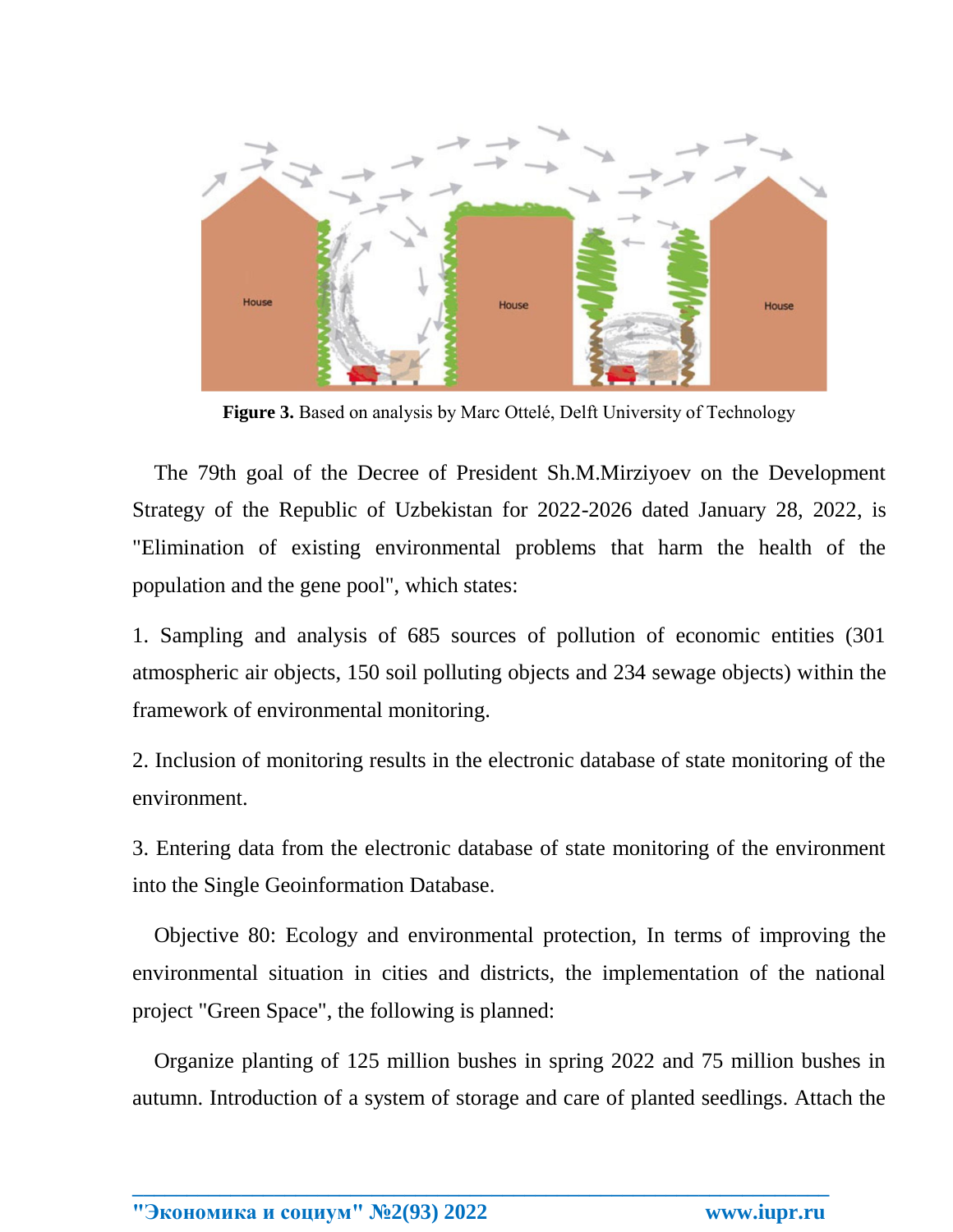planted seedlings to the organization and introduce a system of issuing extracts from the "tree register". As part of the nationwide project "Green Space", the International Center for Molecular Allergology will establish a system of pollen monitoring of the relationship between the pollination of allergenic plants, clinical exacerbations of allergic diseases (rhinitis, bronchial asthma), including:

-Constant monitoring of allergen potential of plants on the basis of Lanzoniy (pollen cap) installed in 2 areas of Tashkent by aerobiological and multiplex allergochip method;

- Regular aerobiological monitoring based on the installation of pollen traps in 8 regions of the country;

-Develop a proposal for allergen-free seedlings when planting trees in cities.

 In order to improve the material and technical base of analytical laboratories in the system of the State Committee for Ecology and Environmental Protection, it is planned to increase the provision of analytical laboratories of the Republic of Karakalpakstan, regions and the city of Tashkent with laboratory furniture, measuring instruments and mobile laboratories.

 It should be noted that in order to reduce the negative impact of industrial and manufacturing enterprises, transport and other factors on human health, the natural environment, the following should be done (Nilufar K. Komilova, Tura Rakhimova, Rustamjon Kh. Allaberdiev, Gulnara S. Mirzaeva, Umriniso T. Egamberdiyeva. Ecological situation: The role of education and spirituality in improving the health of the population.2021. [International](https://www.scopus.com/authid/detail.uri?authorId=57210788923#disabled) Journal of Health Sciences this link is [disabled,](https://www.scopus.com/authid/detail.uri?authorId=57210788923#disabled) 2021, 5(3), стр. 302–312):

1. For a healthy environment, great care should be taken not to exceed the permissible levels of pollutants in the air;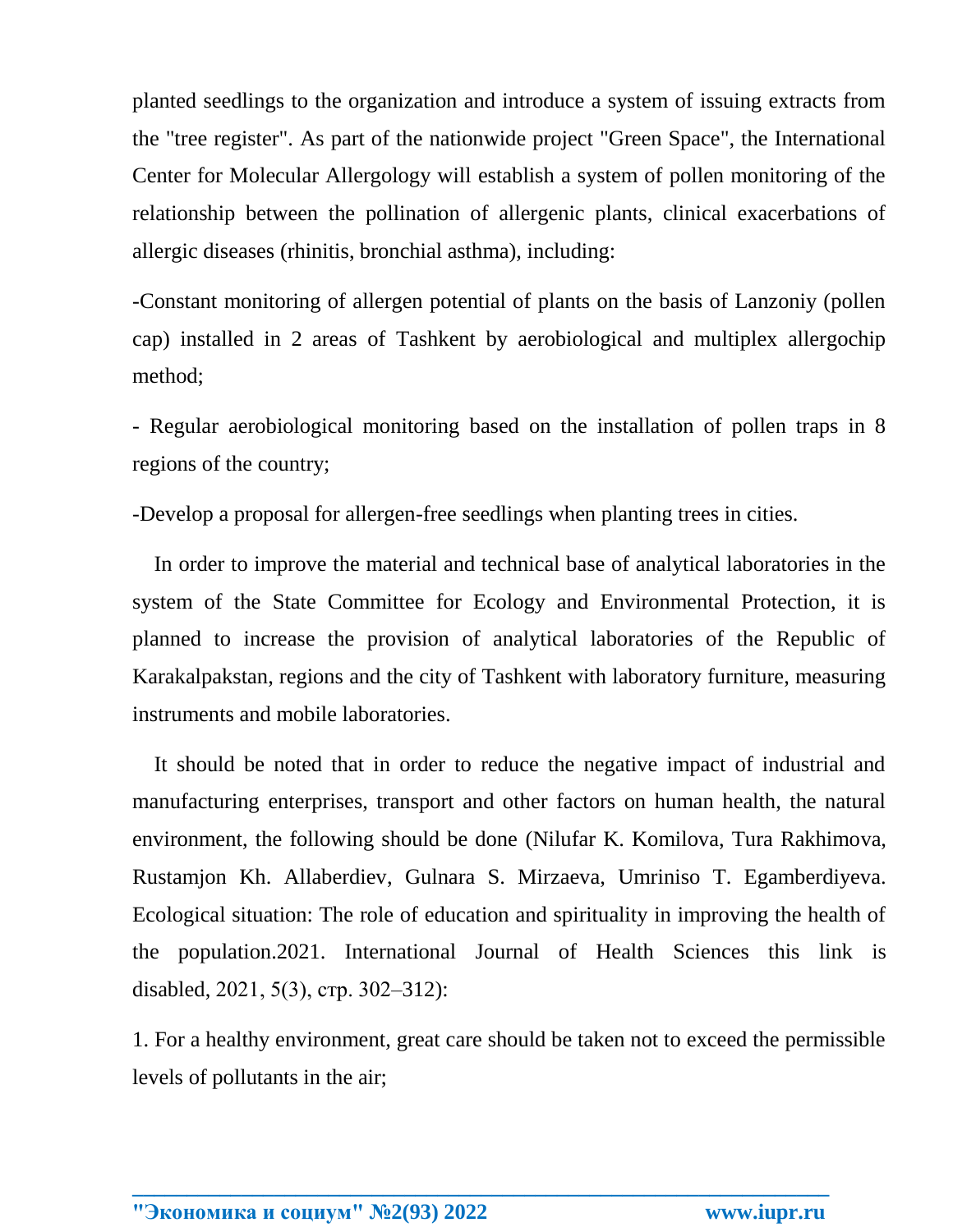2. Use of landscaping trees, bushes and lawns in the formation of sanitary zones (1000, 500, 300 meters) around industrial enterprises;

3. planting of high dust-resistant trees on the parts of existing roadways, highways or other roads where traffic lights are located;

4. Establishment of trees, green walls, suitable for this condition, based on the natural and ecological conditions of each area;

5. Transition to safe modes of transport;

6. Wastewater treatment in various ways and added to water basins;

7. Application of modern technologies in maintaining the purity of the environment;

8. Training of highly moral and ecologically cultured personnel - improving the ecological condition of the environment while protecting nature;

9. In the protection of nature, it is necessary to pay attention to its aspects (health, economic, cultural, educational, aesthetic) among the general public, to carry out advocacy work.

## **REFERENCES:**

1.Ўзбекистон Республикаси Президентининг 2022 йил 28 январдаги ПФ–60-сон Фармони.

2.Amaal Saleh [Alkabi](https://www.researchgate.net/profile/Amaal-Alkabi) [Epidemiologic](https://www.researchgate.net/publication/355107327_Epidemiologic_Transition_in_Iraq_a_study_in_medical_geography) Transition in Iraq, a study in medical [geography](https://www.researchgate.net/publication/355107327_Epidemiologic_Transition_in_Iraq_a_study_in_medical_geography)

3[.Ashutosh](https://www.researchgate.net/scientific-contributions/Ashutosh-Mishra-2205776994) Mishra MEDICAL GEOGRAPHIC INFORMATION SYSTEMS (MEDICAL GIS): A REVIEW

4.Komilova, N. K. 2021. Territorial analysis of medical geographical conditions of Uzbekistan. Current Research in Behavioral Sciences, 2: 100022.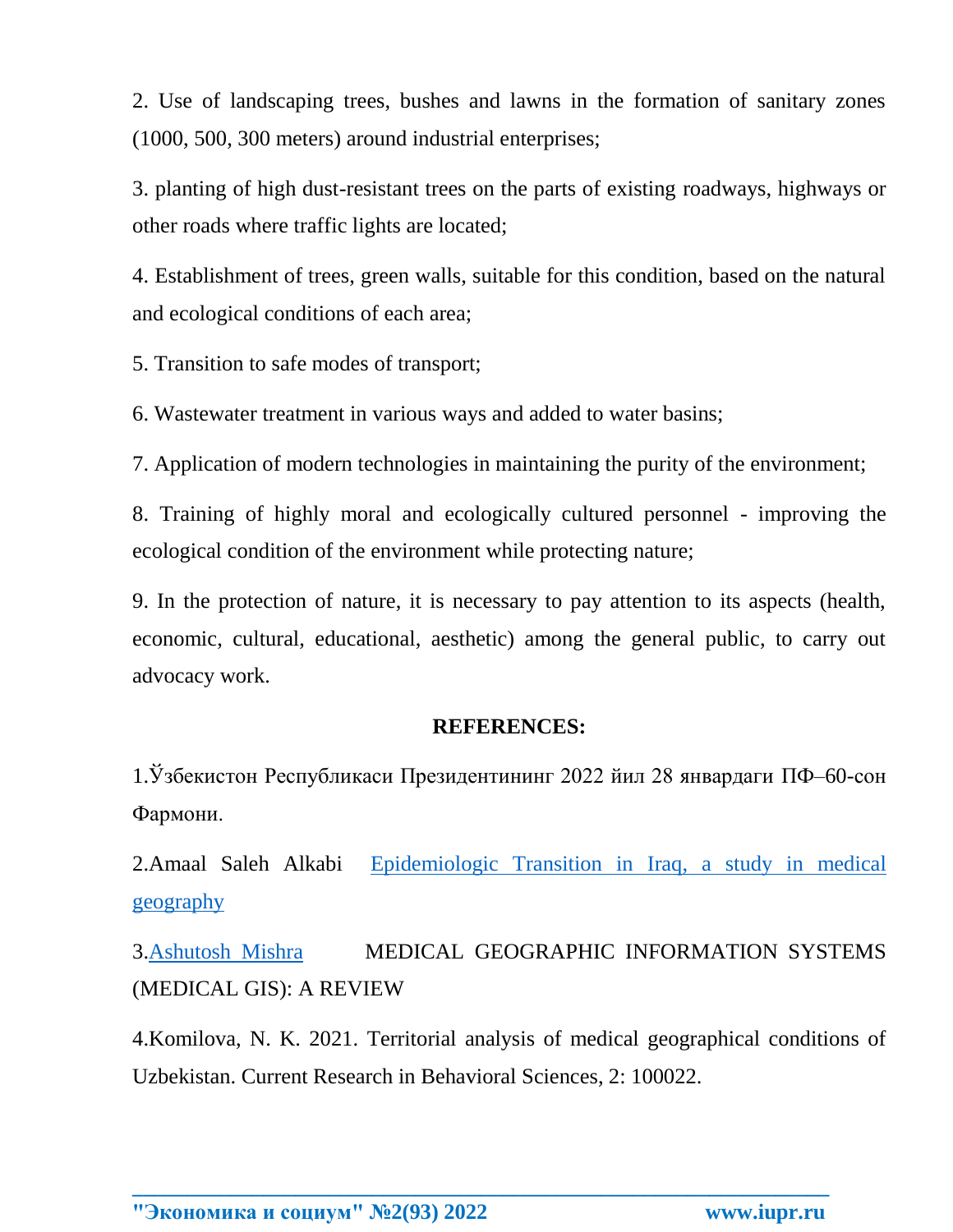5.Komilova, N. K., A. K. Ravshanov, L. K. Karshibaeva, K. Q. Ishankulova and Z. N. Madrahimova. 2020. Some Theoretical and Practical Issues of Medical Geographical Research. Indian Journal of Forensic Medicine & Toxicology.

6.Komilova N.K. Some issues about the historical formation and development of medical geography. Avicenna. Science and tducation in and about Uzbekistan. ISSN 2191-3315. Heft 4, Jahrgang 2011. Б. 122-124

7.Komilova, N. K., Ermatova, N. N., Rakhimova, T., Karshibaeva, L. K., & Hamroyev, M. O. (2021). Urboekological Situation and Regional Analysis of Population Health In Uzbekistan. International Journal of Agricultural Extension, 9(4), 65-69.

8.Касимова., П. р. (1995). *Экогеохимия городских ландшафтов.* Москва: Изд-во МГУ.

9.Келлера, П. р. (1993). *Руководство по медицинской географии.*

10.Нарзулаев С.Б., Ф. Г. (1995). *Гигиена и санитария.* , стр. 16-19-с.

11.Nigmatullaevich Nigmatov Askar, Ubaydulloevich Yuldashov Abrorjon. Scientific and theoretical fundamentals of ecological management (on the example of the Republic of Uzbekistan). Academicia Аninternationalmultidisci plinaryresearch. 2020. 2020, Volume : 10, Issue : 6

12.Nilufar K. Komilova, Tura Rakhimova, Rustamjon Kh. Allaberdiev, Gulnara S. Mirzaeva, Umriniso T. Egamberdiyeva. Ecological situation: The role of education and spirituality in improving the health of the population.2021. International Journal of Health Sciencesthis link is disabled, 2021, 5(3), стр. 302–312

13.Parris, K. M. 2018. Existing ecological theory applies to urban environments. Landscape and Ecological Engineering, 14: 201-208. Tellier, L.-N. 2019. Urban World History. Springer International Publishing.